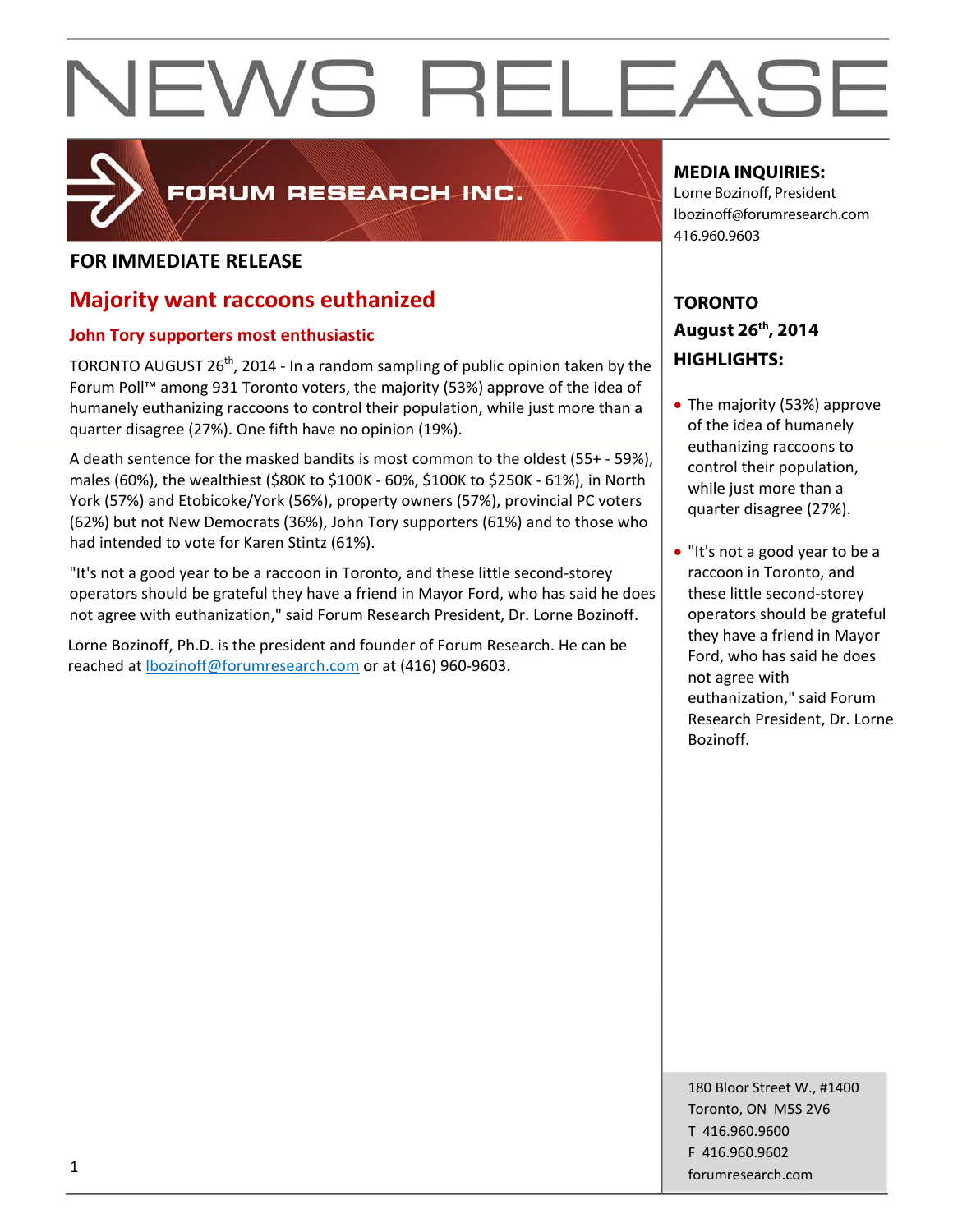# NEWS RELEASE

### FORUM RESEARCH INC.

#### **Methodology**

The Forum Poll™ was conducted by Forum Research with the results based on an interactive voice response telephone survey of 931 randomly selected Torontonians 18 years of age and older. The poll was conducted on August 25<sup>th</sup>, 2014.

Results based on the total sample are considered accurate ±3%, 19 times out of 20. Subsample results will be less accurate. Margins of error for subsample (such as age, gender) results are available at www.forumresearch.com/samplestim.asp

Where appropriate, the data has been statistically weighted by age, region, and other variables to ensure that the sample reflects the actual population according to the latest Census data.

This research is not necessarily predictive of future outcomes, but rather, captures opinion at one point in time. Forum Research conducted this poll as a public service and to demonstrate our survey research capabilities. Forum houses its poll results in the Data Library of the Department of Political Science at the University of Toronto.

With offices across Canada and around the world, 100% Canadian‐owned Forum Research is one of the country's leading survey research firms. This Forum Poll™and other polls may be found at Forum's poll archive at www.forumresearch.com/polls.asp

#### **MEDIA INQUIRIES:**

Lorne Bozinoff, President lbozinoff@forumresearch.com 416.960.9603

**TORONTO August 26th, 2014** 

180 Bloor Street W., #1400 Toronto, ON M5S 2V6 T 416.960.9600 F 416.960.9602 example to the contract of the contract of the contract of the contract of the contract of the contract of the contract of the contract of the contract of the contract of the contract of the contract of the contract of the